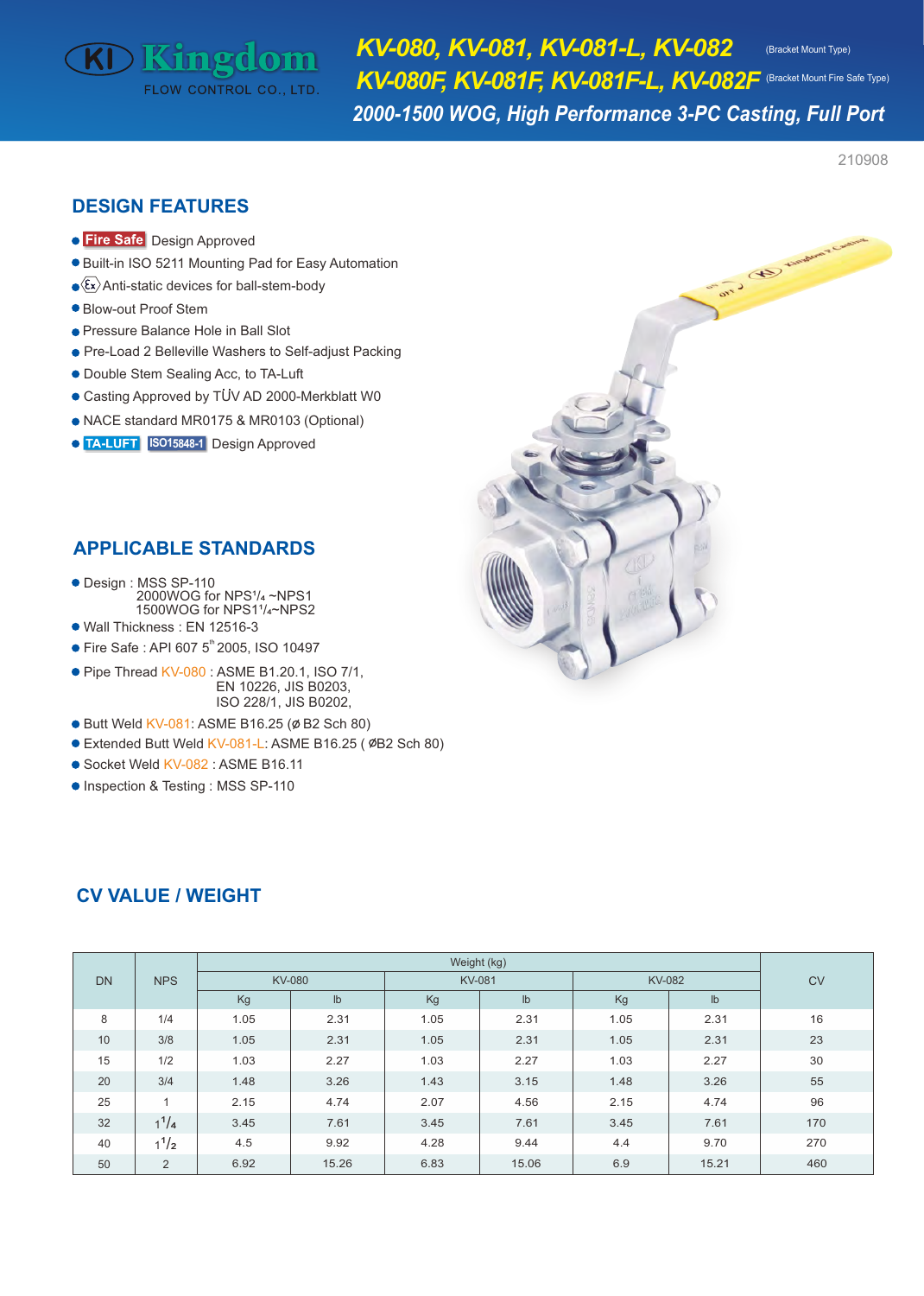# **TORQUE VALUES**

KD Kingdom

**FLOW CONTROL CO., LTD** 

| unit: in $\mathsf{lb}/\mathsf{N}\mathsf{m}$ |                |                |       |                |       |                |       |                |       |                |       |             |       |                |       |
|---------------------------------------------|----------------|----------------|-------|----------------|-------|----------------|-------|----------------|-------|----------------|-------|-------------|-------|----------------|-------|
| $Size/\triangle P$                          |                | 75 psig        |       | 150 psig       |       | 300 psig       |       | 700 psig       |       | $1000$ psig    |       | $1500$ psig |       | 2000 psig      |       |
|                                             |                | 5 bar          |       | 10 bar         |       | 20 bar         |       | 50bar          |       | 63bar          |       | 100bar      |       | 140bar         |       |
| DN                                          | <b>NPS</b>     | $N \cdot m$    | ln·lb | $N \cdot m$    | ln·lb | $N \cdot m$    | ln·lb |                | ln·lb | $N \cdot m$    | ln·lb | $N \cdot m$ | ln·lb | $N \cdot m$    | ln·lb |
| 8                                           | $\frac{1}{4}$  | 7              | 62    | $\overline{7}$ | 62    | $\overline{7}$ | 62    | $\overline{7}$ | 62    | $\overline{7}$ | 62    |             | 62    | $\overline{7}$ | 62    |
| 10                                          | $\frac{3}{8}$  | 7              | 62    | 7              | 62    | $\overline{7}$ | 62    | $\overline{7}$ | 62    | $\overline{7}$ | 62    |             | 62    | 8              | 71    |
| 15                                          | $\frac{1}{2}$  | $\overline{7}$ | 62    | $\overline{7}$ | 62    | $\overline{7}$ | 62    | $\overline{7}$ | 62    | $\overline{7}$ | 62    |             | 62    | 8              | 71    |
| 20                                          | $\frac{3}{4}$  | 8              | 71    | 8              | 71    | 8              | 71    | 8              | 71    | 8              | 71    | 8           | 71    | 9              | 80    |
| 25                                          | 1              | 13             | 115   | 13             | 115   | 15             | 133   | 15             | 133   | 15             | 133   | 15          | 133   | 16             | 142   |
| 32                                          | $1\frac{1}{4}$ | 17             | 150   | 17             | 150   | 20             | 177   | 22             | 195   | 25             | 221   | 26          | 230   | –              | –     |
| 40                                          | $1\frac{1}{2}$ | 25             | 221   | 25             | 221   | 29             | 257   | 31             | 274   | 34             | 301   | 37          | 328   | –              | –     |
| 50                                          | $\overline{2}$ | 33             | 292   | 33             | 292   | 42             | 372   | 46             | 407   | 49             | 434   | 55          | 487   |                |       |

Close to Open Torque at Various Differential Pressure  $(\Delta P)$ , Standard Seats (TFM4215)

Remark:

1.The torque figures at 5 bar pressure are maximum values to be tested after the valves are placed for 24 hours. 2.For actuator sizing, a safety factor of minimum 30% is recommended.

3.If the working temperature is larger than 180°C(356°F), additional safety factor of minimum 20% is recommended.

# **TECHNICAL INFORMATION**

### **PRESSURE - TEMPERATURE DATA**

The pressure-temperature data of ball valves is determined not only by valve shell materials but also by sealing materials used for ball seats, gland packings and flange gaskets.



Seat Materials: U TFM1600 C TFM4215 C PEEK

Body Ratings: Shown above are for ASTM A351 Gr.CF8M and A216 Gr.WCB For ratings of other valve shell materials, please refer to the last edition of ASME B16.34.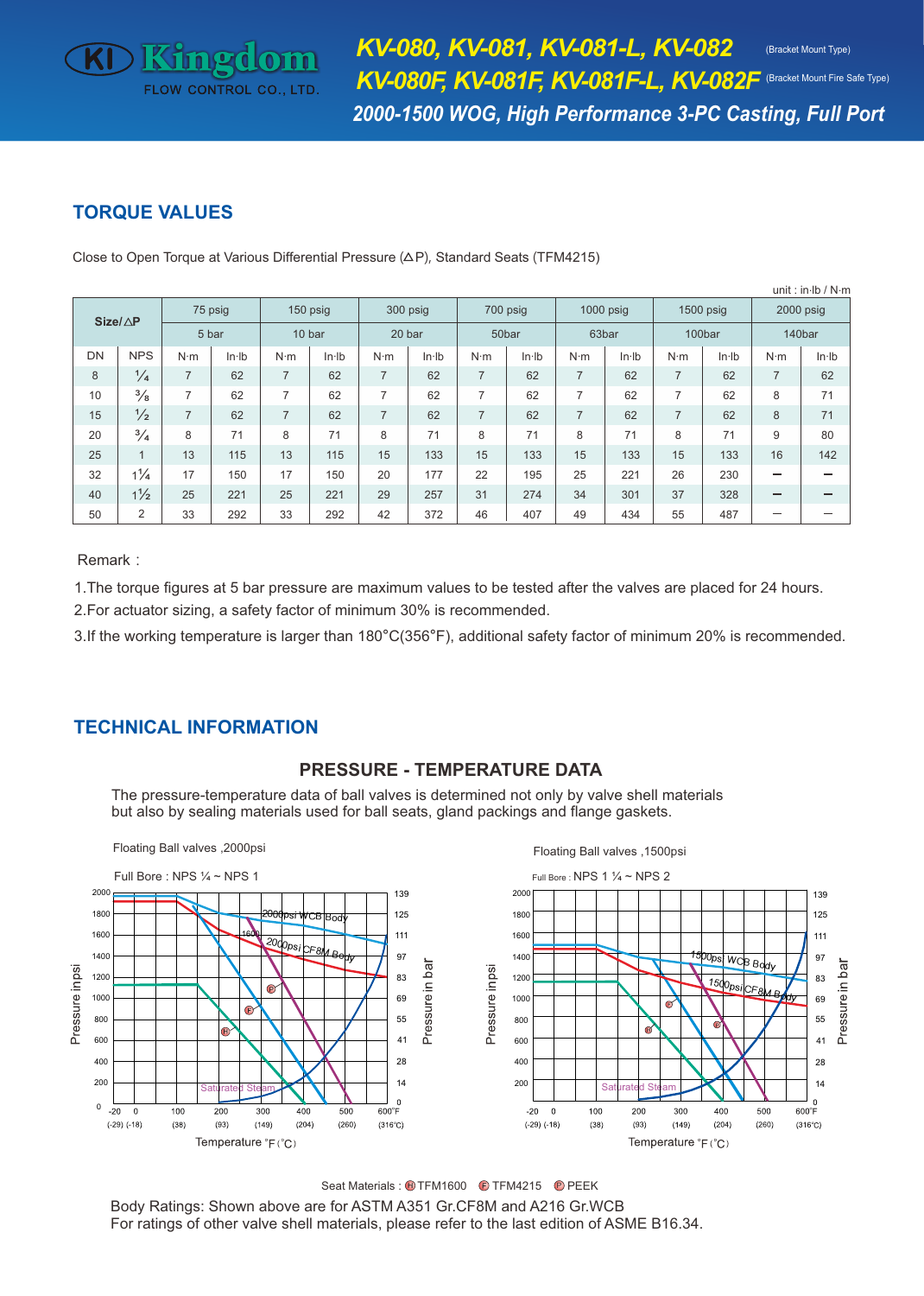

*KV-080, KV-081, KV-081-L, KV-082 KV-080F, KV-081F, KV-081F-L, KV-082F* (Bracket Mount Fire Safe Type)*2000-1500 WOG, High Performance 3-PC Casting, Full Port*  (Bracket Mount Type)



## **MATERIAL OF CONSTRUCTION**

| NO.            | <b>PART NAME</b>          | <b>MATERIALS</b>     |                            |              |  |  |  |  |  |  |
|----------------|---------------------------|----------------------|----------------------------|--------------|--|--|--|--|--|--|
| 1              | Body                      | CF8M (1.4408)        | CF8 (1.4308)               | WCB (1.0619) |  |  |  |  |  |  |
| $\overline{2}$ | End Cap (Thread)          | CF8M (1.4408)        | CF8 (1.4308)               | WCB (1.0619) |  |  |  |  |  |  |
|                | End Cap (BW/SW)           | CF3M (1.4409)        | WCB (1.0619)               |              |  |  |  |  |  |  |
| 3              | Ball                      | 316                  |                            | 304          |  |  |  |  |  |  |
| $\overline{4}$ | <b>Ball Seat</b>          |                      | <b>TFM4215</b>             |              |  |  |  |  |  |  |
| 5              | <b>Body Gasket</b>        |                      | PTFE / TFM1600 / Graphite* |              |  |  |  |  |  |  |
| 6              | <b>Stem</b>               | 316                  |                            | 304          |  |  |  |  |  |  |
| $\overline{7}$ | <b>Anti-Static Device</b> | 316                  |                            | 304          |  |  |  |  |  |  |
| 8              | <b>Thrust Washer</b>      |                      | PTFE / TFM1600             |              |  |  |  |  |  |  |
| 9              | O-ring                    | <b>FKM</b>           |                            |              |  |  |  |  |  |  |
| 10             | <b>Stem Packing</b>       | PTFE / GRAPHITE*     |                            |              |  |  |  |  |  |  |
| 11             | <b>Bushing</b>            | 50%SS+50%PTEF / 304* |                            |              |  |  |  |  |  |  |
| 12             | Gland                     | 316                  |                            |              |  |  |  |  |  |  |
| 13             | <b>Belleville Washer</b>  | 301                  |                            |              |  |  |  |  |  |  |
| 14             | <b>Stem Nut</b>           | A194-8 (304)         |                            |              |  |  |  |  |  |  |
| 15             | Stop-Lock-Cap             | 304                  |                            |              |  |  |  |  |  |  |
| 16             | Handle                    | CF <sub>8</sub>      |                            |              |  |  |  |  |  |  |
| 17             | Lock Device               | 304                  |                            |              |  |  |  |  |  |  |
| 18             | Handle Nut                | A194-8 (304)         |                            |              |  |  |  |  |  |  |
| 19             | Handle Sleeve             | <b>Vinyl Plastic</b> |                            |              |  |  |  |  |  |  |
| 20             | <b>Stop Bolt</b>          | $A2-70$              |                            |              |  |  |  |  |  |  |
| 21             | Stop Washer               | 304                  |                            |              |  |  |  |  |  |  |
| 22             | <b>Bolting</b>            | A194-B8 / A2-70      |                            |              |  |  |  |  |  |  |
| 23             | <b>Bolt Nut</b>           | A194-8 / A2-70       |                            |              |  |  |  |  |  |  |
| 24             | <b>Bolt Washer</b>        | 304                  |                            |              |  |  |  |  |  |  |

\*Materials for KV-080F,KV-081F,KV-081F-L,KV-082F Series(Fire Safe Models)